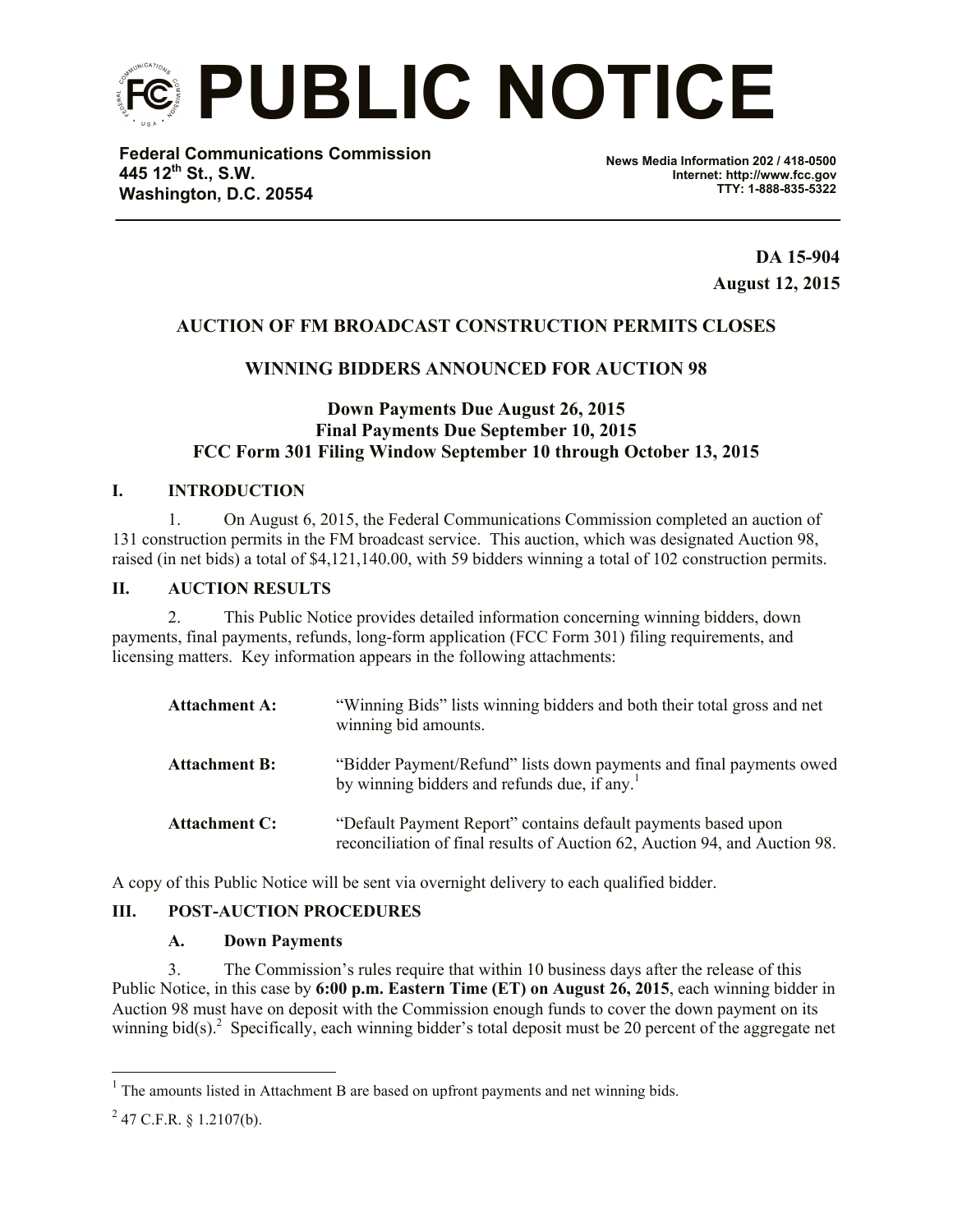amount of its winning bids. If a winning bidder's upfront payment is not sufficient to meet this requirement, it must deposit additional funds to meet its required down payment.<sup>3</sup>

4. The amount due from each winning bidder, if any, is set out in the "Additional Amount Due after Upfront Payment Balance Applied Due by August 26, 2015" column of Attachment B. Note that a payment and FCC Remittance Advice Form (FCC Form 159) are necessary only if a winning bidder's upfront payment does not cover the required total down payment (as reflected in Attachment B).

5. Wire transfers for down payments must be received by the Commission by **6:00 p.m. ET on August 26, 2015**. If a winning bidder fails to complete this down payment process, consistent with the payment method described in this Public Notice, by 6:00 p.m. ET on August 26, 2015, it will be in default.<sup>4</sup>

## **B. Final Payments**

6. Each winning bidder will be required to submit the balance of the net amount of its winning bid(s) as set out in the "Final Balance Due By September 10, 2015 or (Refund)" column of Attachment  $B$ <sup>5</sup> Each winning bidder must pay the full amount of the Final Balance Due shown in Attachment B by **6:00 p.m. ET on September 10, 2015** (or by 6:00 p.m. ET on September 24, 2015, along with the five percent late fee required by section  $1.2109(a)$  of the Commission's rules).<sup>6</sup> Full and timely payment of winning bids and any applicable late fees must be made in accordance with section 1.2109(a) of the Commission's rules and must occur before action will be taken upon the winning bidder's long-form application (FCC Form 301).<sup>7</sup> Specifically, construction permits will be granted only after the full and timely payment of winning bids and any applicable late fees, in accordance with section  $1.2109(a).$ <sup>8</sup>

7. Wire transfers of final payments must be received by the Commission by **6:00 p.m. ET on September 10, 2015** (or by 6:00 p.m. ET on September 24, 2015, along with the five percent late fee required by section 1.2109(a) of the Commission's rules).<sup>9</sup> If a winning bidder fails to complete the final payment consistent with the payment method described in this Public Notice by 6:00 p.m. ET on September 10, 2015 (or by 6:00 p.m. ET on September 24, 2015, along with the five percent late fee), it will be in default. $10<sup>10</sup>$ 

## **C. Method of Payment for Down and Final Payments**

8. All payments must be in U.S. dollars and made in the form of a wire transfer. No checks, credit card payments, automated clearing house ("ACH"), or other forms of payment will be accepted.

9. Each winning bidder is responsible for ensuring timely submission of its payment. Each winning bidder should coordinate with its financial institution well ahead of the due date regarding its wire transfer and should allow sufficient time for each wire transfer to be initiated and completed prior to

 $\overline{\phantom{a}}$ 

- 6 *Id.*
- 7 *Id.*

8 *Id*.

9 *Id*.

<sup>3</sup> *Id*.

<sup>4</sup> *See* Section III. D., "Default and Disqualification Payments," below.

 $5$  47 C.F.R. § 1.2109(a).

<sup>&</sup>lt;sup>10</sup> *See* Section III. D., "Default and Disqualification Payments," below.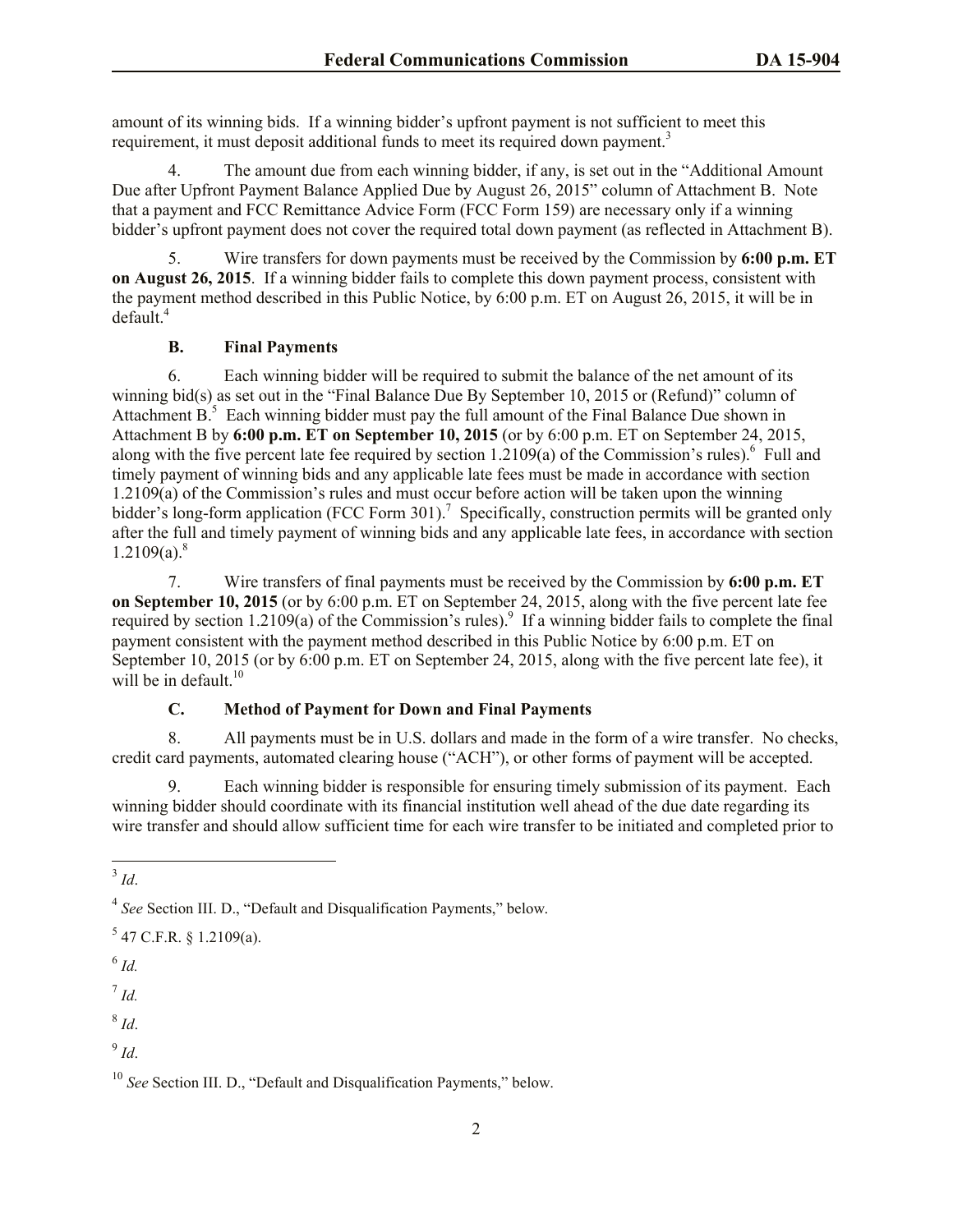the deadline. The Commission repeatedly has cautioned auction participants about the importance of planning ahead to prepare for unforeseen last-minute difficulties in making payments by wire transfer.<sup>11</sup> A winning bidder should obtain confirmation from its financial institution that its wire transfer to U.S. Bank was successful. It should also confirm with Commission staff that its payment has been received by the Commission in the proper account by the specified deadline. Such confirmation may be obtained by contacting Gail Glasser of the Office of Managing Director's FCC Revenue & Receivables Operations Group/Auctions at (202) 418-0578, or Theresa Meeks at (202) 418-2945. OMD staff may also be reached through the FCC Auctions Hotline at (888) 225-5322, option two; or (717) 338-2868.

10. Each payer must include certain information in its wire transfer instructions (OBI field) provided to its bank, as described below. In a change of practice from prior auctions, the Commission no longer requires the submission of a completed FCC Remittance Advice Form (Form 159) with down payments or final payments.<sup>12</sup> The Commission will credit any such payments based on the information accompanying the wire transfer. To submit funds by wire transfer, the winning bidder will need to include the following information in its wire transfer instructions:

ABA Routing Number: **021030004** Receiving Bank: **TREAS NYC** 33 Liberty Street New York, NY 10045 ACCOUNT NAME: **FCC** ACCOUNT NUMBER: **27000001** OBI Field: (Skip one space between each information item) "AUCTIONPAY" APPLICANT FRN: (same as FCC Form 175) PAYMENT TYPE CODE: ("D098") PAYER NAME **CONTACT NAME AND PHONE NUMBER OR E-MAIL ADDRESS**

11. A partially completed Form 159, Remittance Advice will be provided to confirm the amount to be remitted in the wire transfer information and the Form 159 should be retained for your records. It is not necessary for you to fax or e-mail a copy to the FCC or the Commission's bank. Please direct questions concerning the calculation and submission of down payments, final payments, and refunds to Gail Glasser at (202) 418-0578 or Theresa Meeks at (202) 418-2945. OMD staff may also be reached through the FCC Auctions Hotline at (888) 225-5322, option two; or (717) 338-2868.

## **D. Default and Disqualification Payments**

12. The Commission imposes payment obligations on bidders that, after an auction closes, default on payments due or are disqualified.<sup>13</sup>

<sup>&</sup>lt;sup>11</sup> See, e.g, Letter to Lee G. Petro, counsel for Four Corners Broadcasting, LLC, from Margaret W. Wiener, Chief, Auctions and Spectrum Access Division, DA 10-1270, 25 FCC Rcd 9046 (WTB 2010); Letter to David G. O'Neil, counsel for Spectrum Acquisitions, Inc., from Margaret W. Wiener, Chief, Auctions and Spectrum Access Division, DA 08-622, 23 FCC Rcd 4765 (WTB 2008); Letter to Patrick Shannon, counsel for Lynch 3G Communications Corp., from Margaret W. Wiener, Chief, Auctions and Industry Analysis Division, DA 03-1944, 18 FCC Rcd 11552 (WTB 2003).

 $12$  The Form 159 will continue to be used in future auctions for upfront payments.

<sup>13</sup> *See* 47 C.F.R. §§ 1.2104(g), 1.2109.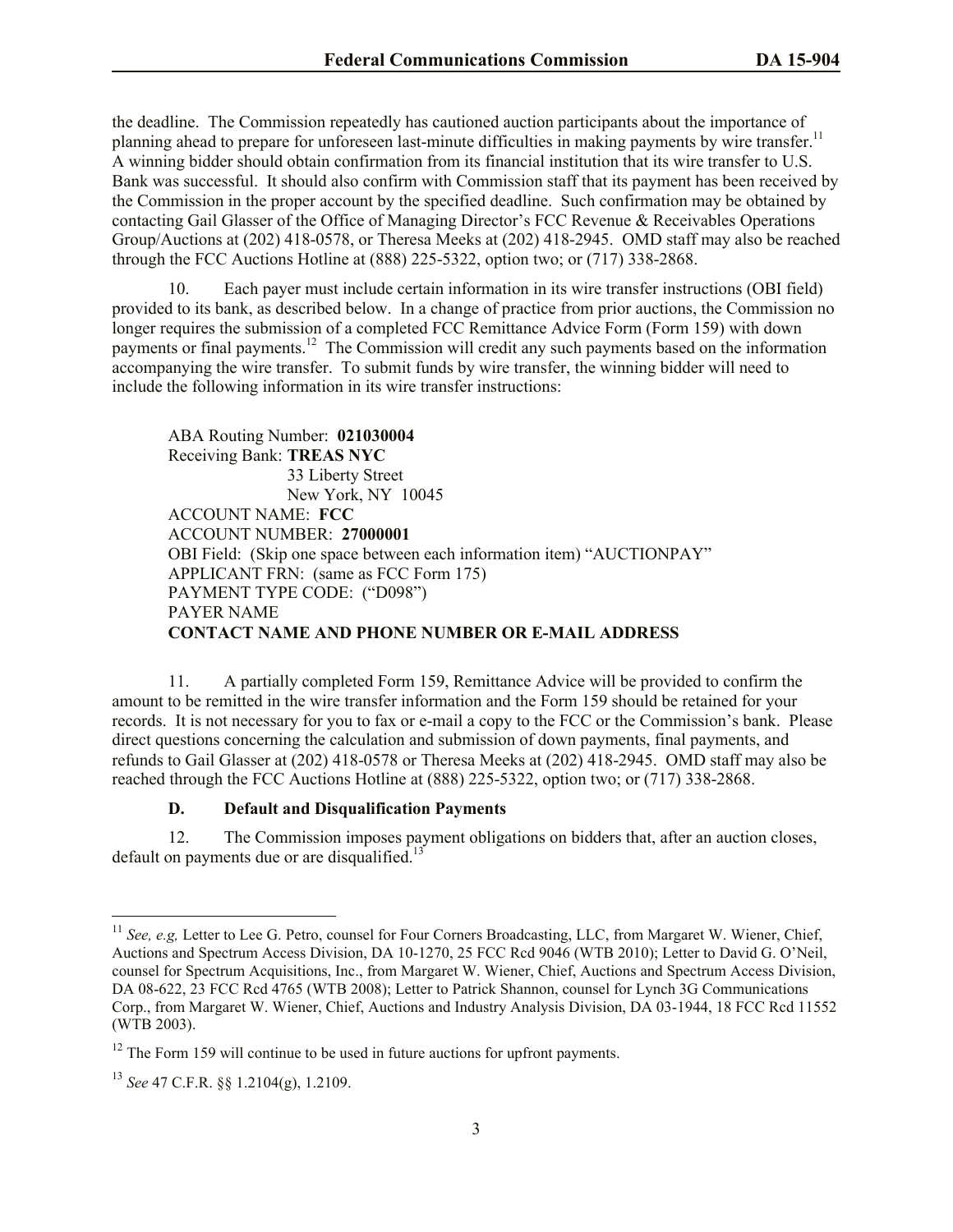13. Because Auction 98 is now closed, the Commission is in a position to calculate final default payments owed as a result of defaults on construction permits won in Auction 62 and Auction 94. Such payments are identified in **Attachment C**. Forthcoming orders will assess such payments, and will specify due dates for the payment of any such obligations.

# **E. Bid Default/Disqualification Payments from Auction 98**

14. If a winning bidder defaults or is disqualified after the close of the auction (i.e., fails to remit the required down payment by the specified deadline, fails to submit a timely long-form application, fails to make full payment of the balance of its winning bid(s) by the specified deadline, or is otherwise disqualified for any reason), the defaulting bidder will be subject to the payment obligations described in section  $1.2104(g)(2)$ .<sup>14</sup> These payment obligations include both a deficiency payment, equal to the difference between the amount of the defaulter's bid and the amount of the winning bid the next time a permit or license covering the same spectrum is won in an auction, plus an additional payment equal to a percent of the defaulter's bid or the subsequent winning bid, whichever is less.<sup>15</sup> The additional default payment for Auction 98 permits was set at 20 percent of the applicable bid.<sup>16</sup>

15. If a winning bidder fails to remit the required down payment within 10 business days after the Commission has released this Public Notice, in this case by August 26, 2015, the bidder will be deemed to have defaulted, its long-form application will be dismissed, and it will be liable for a default payment as described above.<sup>17</sup>

16. If a winning bidder fails to pay the balance of its winning bid in a lump sum by the deadline specified in this public notice, it will be allowed to make a late payment within 10 business days after the payment deadline, provided that it also pays a late fee equal to five percent of the amount due.<sup>18</sup> If a winning bidder fails to pay (a) the balance of its winning bid by the payment deadline on September 10, 2015, or (b) the balance of its winning bid plus the late fee by the late payment deadline on September 24, 2015, it will be deemed to have defaulted, and it will be subject to applicable default payments.<sup>19</sup>

17. The Commission will review an applicant's long-form application only after receipt of full and timely payment for the winning bid amount and any applicable late fees. The relevant construction permit will be granted after determination that the long-form application meets the Commission's requirements for grant.<sup>20</sup>

18. A bidder that is found to have violated the antitrust laws or the Commission's rules in connection with its participation in the competitive bidding process may be subject, in addition to any other applicable sanctions, to forfeiture of its upfront payment, down payment, or full bid amount, and may be prohibited from participating in future auctions.<sup>21</sup>

<sup>16</sup> *Id.*

 $\overline{\phantom{a}}$ 

 $^{14}$  47 C.F.R. § 1.2104(g)(2).

<sup>&</sup>lt;sup>15</sup> *Id. See also* Auction of FM Broadcast Construction Permits Scheduled for July 23, 2015; Notice and Filing Requirements, Minimum Opening Bids, Upfront Payments and Other Procedures for Auction 98, *Public Notice*, DA 15-452, 30 FCC Rcd 3544, 3584 ¶¶ 167-68 (2015) ("*Auction 98 Procedures Public Notice*").

 $17$  47 C.F.R. §§ 1.2104(g)(2), 1.2109(b).

<sup>18</sup> 47 C.F.R. §§ 1.2109(a), 73.5003.

<sup>19</sup> 47 C.F.R. §§ 1.2104(g)(2), 1.2109(a), 1.2109(c).

 $^{20}$  47 C.F.R. §§ 1.2109(a), 73.5003, 73.5006(d).

 $^{21}$  47 C.F.R. § 1.2109(d).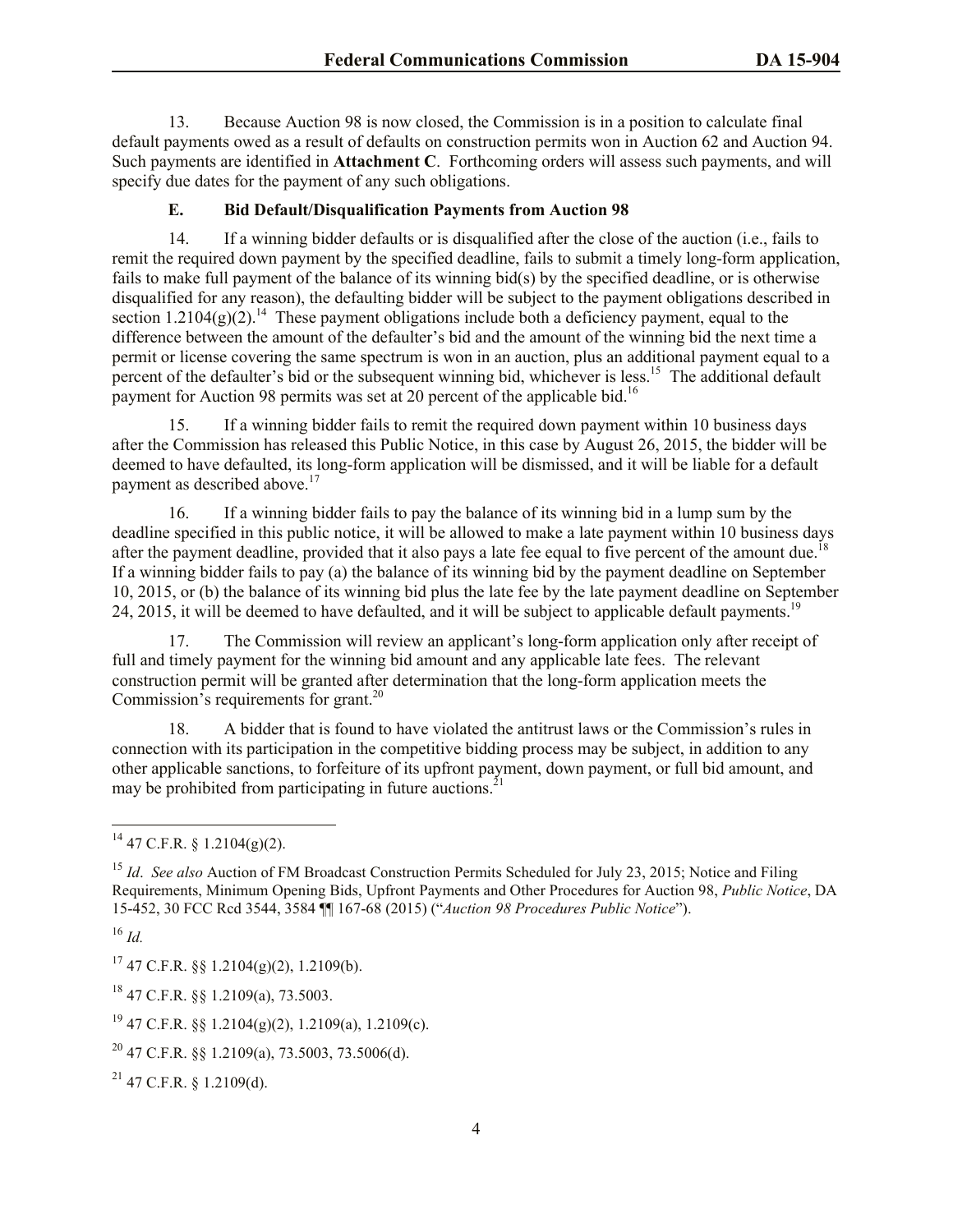## **F. Refund of Excess Payments**

19. Upfront monies on deposit that are in excess of an applicant's Auction 98 obligations may be refunded to the payer of record as identified on the upfront payment wire transfer. To receive a refund, an applicant must submit a refund request and provide wire transfer instructions. Each applicant can provide this information by using the FCC Auction System ("ISAS") to file its refund information electronically using the "Refund Information" icon found on the Auction Application Manager page by **August 26, 2015**. After this date, an applicant must send a written request for refund, along with the necessary wire transfer instructions and FRN, by fax to Gail Glasser of the Office of the Managing Director at (202) 418-2843 (FAX). Any questions concerning refunds should be directed to Gail Glasser at (202) 418-0578 or Theresa Meeks at (202) 418-2945. OMD staff may also be reached through the FCC Auctions Hotline at (888) 225-5322, option two; or (717) 338-2868. An applicant seeking a refund should verify that the Tax Identification Number ("TIN") associated with its FRN is correct by visiting the FCC Registration Number website https://apps.fcc.gov/coresWeb/publicHome.do to update its records before submitting a refund request. An FRN with no TIN on file cannot be processed until a TIN is provided.

## **G. FCC Form 301**

20. Prior to **midnight ET on October 13 , 2015,** each winning bidder must submit electronically a properly-completed long-form application (FCC Form 301, Application for Construction Permit for Commercial Broadcast Station), including all required exhibits, for each construction permit for which it was the winning bidder in Auction  $98.<sup>22</sup>$  The FCC Form 301 filing window will open on **September 10, 2015, and close at midnight ET on October 13, 2015.** 

21. An applicant that fails to submit the required long-form application before the specified deadline and fails to establish good cause for any late-filed submission shall be deemed to have defaulted and shall be subject to the payments set forth in section  $1.2104(g)$  of the Commission's rules.<sup>23</sup> Each Auction 98 winning bidder must file an accurate and complete long-form application (FCC Form 301) for each construction permit for which it was the winning bidder in Auction 98. However, a winning bidder that filed FCC Form 301 simultaneously with the Petition for Rule Making or counterproposal to allot the channel for which it submitted the winning bid need only file an amendment to its existing FCC Form 301 application for that channel, if necessary.<sup>24</sup> The long-form applications must be filed electronically through the Media Bureau's Consolidated Database System (CDBS) online electronic filing system.<sup>25</sup> In accordance with the Commission's rules, electronic filing of the FCC Form 301 must be accompanied by the appropriate application filing fee.<sup>26</sup> If information submitted on the new FCC Form 301 application by

<sup>&</sup>lt;sup>22</sup> *See* 47 C.F.R. § 73.5005(a). In 2010, the Commission delegated authority to the Wireless Telecommunications and Media Bureaus, on an auction-by-auction basis, to extend past thirty days the filing deadline for the submission of post-auction long-form applications. Policies to Promote Rural Radio Service and to Streamline Allotment and Assignment Procedures, MB Docket No. 09-52, *First Report and Order and Further Notice of Proposed Rule Making*, FCC 10-24, 25 FCC Rcd 1583, 1607-08 ¶¶ 47-48 (2010).

<sup>23</sup> *See* 47 C.F.R. §§ 1.2104(g), 1.2107(c), 73.5005(c).

<sup>&</sup>lt;sup>24</sup> See Revision of Procedures Governing Amendments To FM Table of Allotments and Changes of Community of License in the Radio Broadcast Services, MB Docket No. 05-210, *Report and Order*, FCC 06-163, 21 FCC Rcd 14212, 14224 ¶ 20 (2006), *recon. pending*.

 $^{25}$  For information regarding electronic application filing, refer to "Mass Media Bureau Implements Mandatory" Electronic Filing of FCC Forms 301, 314, and 315," *Public Notice*, DA 01-283, 16 FCC Rcd 3989 (MMB 2001).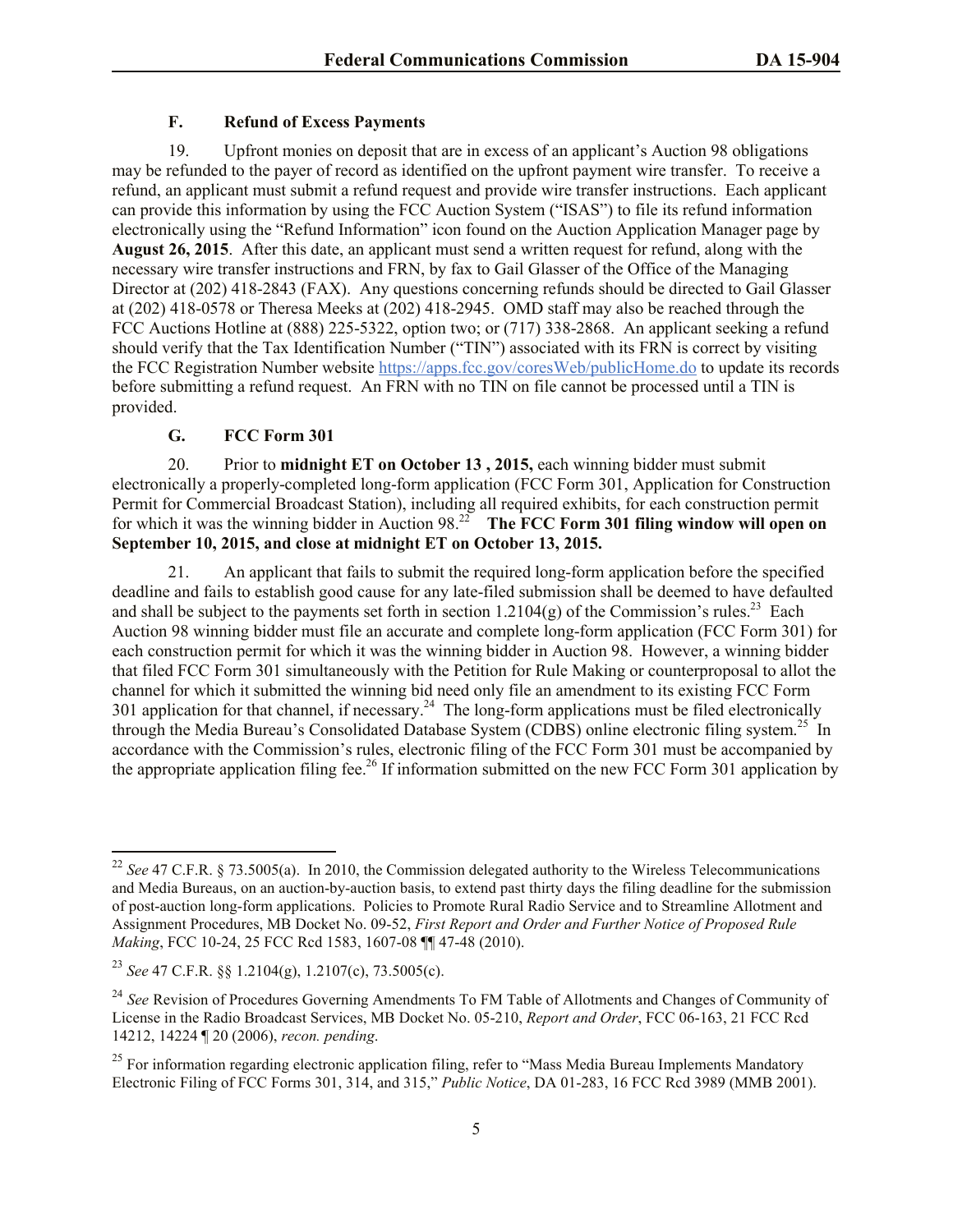the winning bidder indicates that the applicant has effected a major change relative to information reported on the applicant's short-form application (FCC Form 175), the long-form application will be dismissed and the applicant will be in default.<sup>27</sup>

22. For instructions and technical requirements for using the Media Bureau's electronic filing system, go to the electronic filing web site at http://www.fcc.gov/mb/cdbs.html. In the CDBS Electronic Filing System section of the page, click on the CDBS Electronic Filing User's Guide link. When filing FCC Form 301, an applicant must select "Long Form Application for Auction 98" on the Pre-form and enter the relevant short-form application file number from CDBS (Question 2).<sup>28</sup> For assistance with electronic filing, call the CDBS Help Desk at (202) 418-2662.

23. Commission staff will return applications not submitted in accordance with the procedures described in this Public Notice. Applicants are encouraged to pay the FCC Form 301 application filing fee electronically using the CDBS filing system in order to avoid processing delays.

## **H. Additional Post-Auction Filing Requirements**

24. To file a complete FCC Form 301 application, each Auction 98 winning bidder must submit the post-auction exhibits required by section 73.5005(a) of the Commission's rules. Specifically, section  $73.5005(a)^{29}$  requires that post-auction long-form applications include the exhibits mandated by section 1.2107(d) (providing a detailed explanation of the terms, conditions, and parties involved in any bidding consortium, joint venture, partnership, or other agreement or arrangement the applicant had entered into relating to the competitive bidding process);  $\frac{30}{10}$  section 1.2110(j) (requiring an applicant claiming bidding credit eligibility to describe how it satisfies the eligibility requirements for such bidding credit, and to list and summarize all agreements that affect such status, such as partnership agreements, shareholder agreements, management agreements, resale arrangements, and any other agreements, including oral agreements, that establish that the auction applicant will have both *de facto* and *de jure* control of the entity);<sup>31</sup> and section 1.2112(a) (requiring that each long-form application fully disclose ownership information and the real party or parties in interest in the applicant or application).<sup>32</sup>

 $30$  47 C.F.R. § 1.2107(d).

<sup>(</sup>Continued from previous page)

<sup>26</sup> *See* Implementation of Section 309(j) of the Communications Act – Competitive Bidding for Commercial Broadcast and Instructional Television Fixed Service Licenses, MM Docket No. 97-234, *First Report and Order*, FCC 98-194, 13 FCC Rcd 15920, 15984-85 ¶ 164 (1998) ("*Broadcast First Report and Order*"). *See also* 47 C.F.R. §§ 1.1104, 1.2107(c).

<sup>27</sup> *See* 47 C.F.R. §§ 1.2109(c), 73.3522(a)(3), 73.3573(f)(5)(iii).

 $^{28}$ To obtain the short form application file number, go to CDBS Public Access (http://licensing.fcc.gov/prod/cdbs/pubacc/prod/cdbs\_pa.htm) and select "Search for Application Information." In the Application Search page, in "File Number," enter "20150%" in the second box (leave the first box blank). In "Form Number" select "Short Form" from the pull-down menu. Enter the appropriate "Community of License City" and "State." Finally, in "Application Status" select "CP Requested" from the pull-down menu. Then, click on "Submit Application Search" at the bottom of the page. This will provide all of the Short Forms for that community of license. In the few instances with multiple allotments in the same community, an applicant can click on the "Info" hyperlinks in the results page to determine which short-form application is applicable to which applicant.

<sup>29</sup> 47 C.F.R. § 73.5005(a). *See also* Instructions for Form 301, Application for Construction Permit for Commercial Broadcast Station, Instructions for Section II: Legal Information, paragraph G. Item 10: Auction Authorization for auction-related exhibit filing requirements.

<sup>31</sup> 47 C.F.R. § 1.2110(j). *See also* 47 C.F.R. § 73.5007(a).

 $32$  47 C.F.R. § 1.2112(a).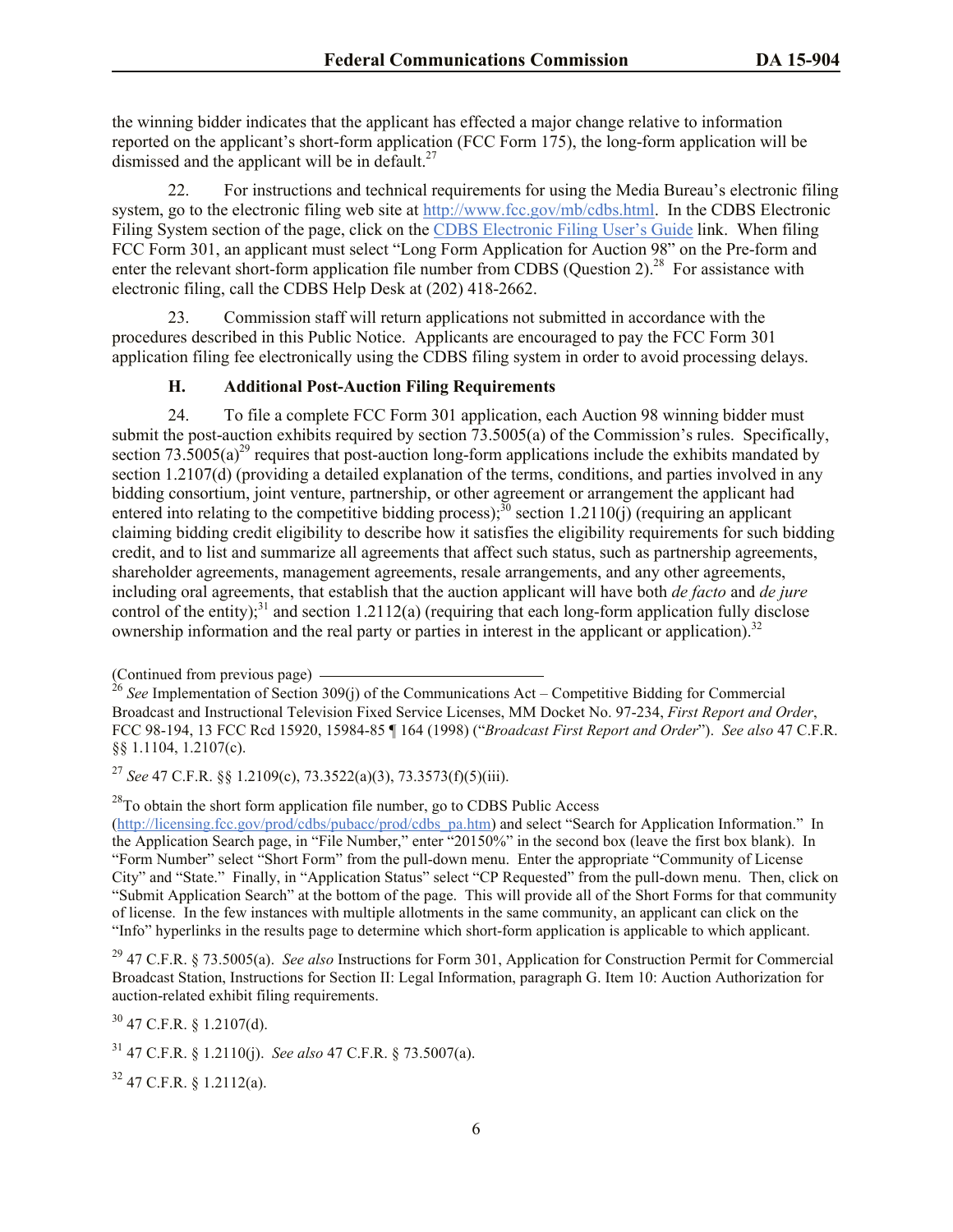25. An applicant claiming new entrant bidding credit eligibility must also provide information establishing its eligibility in its long-form application,<sup>33</sup> including, where relevant, the submission of a response to the multiple ownership question on Form 301.<sup>34</sup> Generally, media interests will be attributable for purposes of the new entrant bidding credit to the same extent that such other media interests are considered attributable for purposes of the broadcast multiple ownership rules. The Commission also attributes the media interests held by substantial investors in, or creditors of, an applicant claiming new entrant status.<sup>35</sup> Specifically, the attributable mass media interests held by an individual or entity with an equity and/or debt interest in an applicant are attributed to that bidder for purposes of determining its eligibility for the new entrant bidding credit, if the equity and debt interests, in the aggregate, exceed 33 percent of the total asset value of the applicant, even if such an interest is nonvoting.<sup>36</sup> However, the relaxed equity/debt plus attribution standard for "eligible entities"<sup>37</sup> as the basis for the new entrant bidding credit is unavailable in Auction 98.<sup>38</sup>

26. The Commission's "red light rule" implementing the Debt Collection Improvement Act will be enforced.<sup>39</sup> Under the red light rule, the Commission will not process applications or other requests for benefits filed by parties that have outstanding debts owed to the Commission.<sup>40</sup>

#### **I. Maintaining Accuracy of Information**

27. After the auction closes, all required changes to an applicant's information must be made by filing or amending the applicant's long-form application(s) (FCC Form 301). With the release of this Public Notice, applicants are no longer required to maintain the accuracy and completeness of information furnished on their short-form applications and exhibits. $41$ 

## **J. Application Processing, Petitions to Deny and Construction Permit Grant**

28. After its initial review of the long-form applications, the Media Bureau will issue public notices listing the applications as they are accepted for filing. Pursuant to sections 1.2108(b) and 73.5006 of the Commission's rules,<sup>42</sup> interested parties will have 10 days from release of that public notice to file

<sup>37</sup> In the *Diversity Order*, the Commission relaxed the equity/debt plus attribution standard, to allow for higher investment opportunities in an entity meeting the definition of an "eligible entity." Promoting Diversification of Ownership in the Broadcasting Services, MB Docket No. 07-294, *Report and Order and Third Further Notice of Proposed Rule Making*, FCC 07-217, 23 FCC Rcd 5922 (2008).

<sup>38</sup> *See Auction 98 Procedures Public Notice*, 30 FCC Rcd at 3561-62 ¶ 60. *See also* Media Bureau Provides Notice of Suspension of Eligible Entity Rule Changes and Guidance on the Assignment of Broadcast Station Construction Permits to Eligible Entities, DA 11-1232, *Public Notice*, 26 FCC Rcd 10370 (MB 2011).

<sup>39</sup> 47 C.F.R. § 1.1910.

 $\overline{\phantom{a}}$ 

<sup>40</sup> *Id.*; *see also* 47 C.F.R. § 1.2109(c) (post-auction defaults).

<sup>41</sup> *See* 47 C.F.R. § 1.65.

 $33$  47 C.F.R. §§ 73.3555 & Note 2, 73.5007, 73.5008.

<sup>34</sup> *See* Form 301, Section II – Legal, Item 4: Multiple Ownership.

 $35$  47 C.F.R. § 73.5008(c) (attribution of mass media interests).

<sup>36</sup> *Id. See also* Instructions for Form 301, Application for Construction Permit for Commercial Broadcast Station, Instructions for Section II – Legal Information, paragraph B. Item 2: Parties to the Application; Equity/Debt Plus Attribution Standard.

 $42$  47 C.F.R. §§ 1.2108(b), 73.5006(b).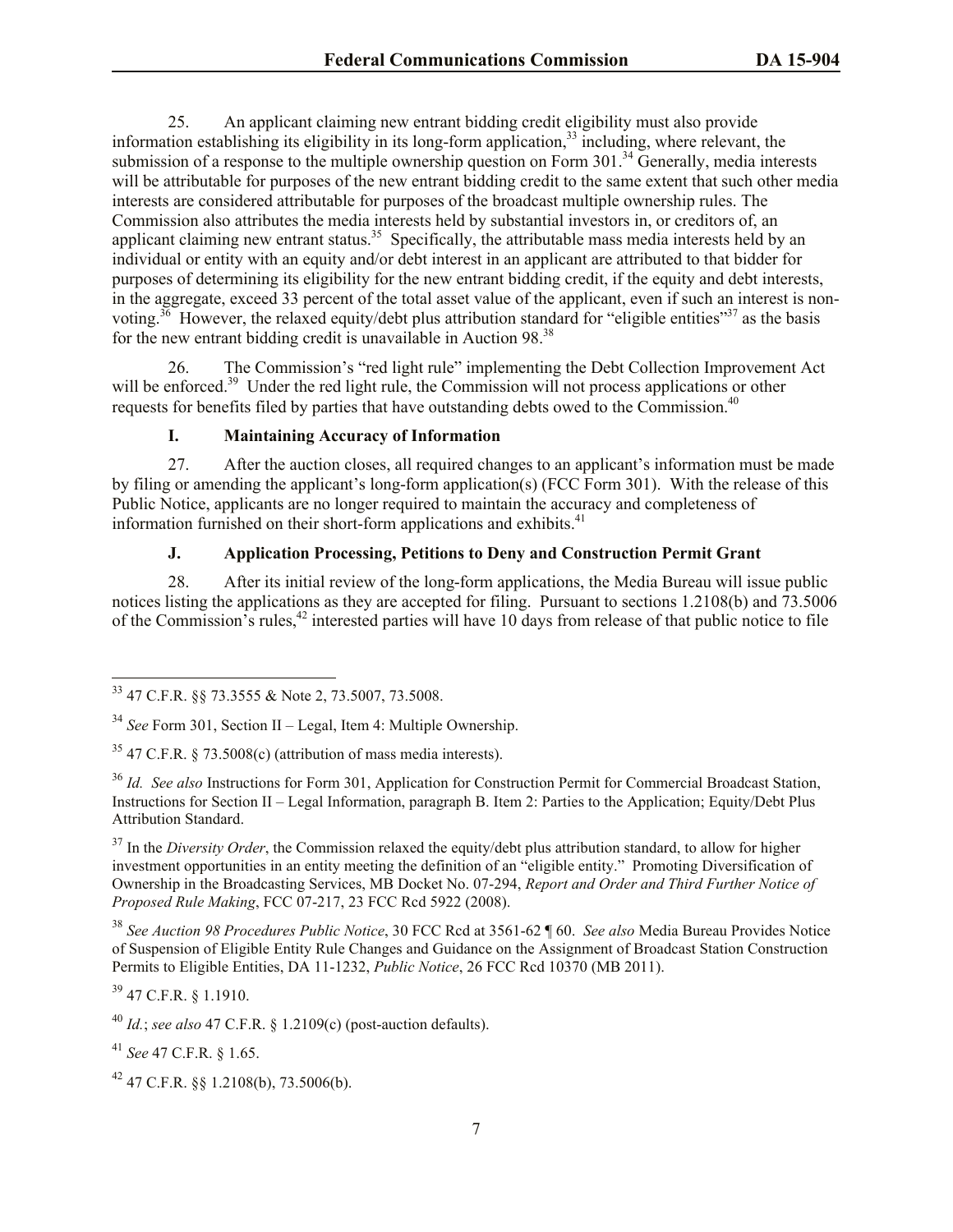petitions to deny the application.<sup>43</sup> The Media Bureau will use public notices generated by CDBS to start the 10-day period for filing petitions to deny. A public notice entitled "Broadcast Applications" will list such applications as "Accepted for Filing." An applicant may file an opposition to any petition to deny within five days after the filing deadline for petitions to deny its long-form application.<sup>44</sup> Replies must be filed within five days after the filing deadline for oppositions to a petition to deny a long-form application.<sup>45</sup> The Commission reminds all parties and their counsel that the Commission intends to use its authority fully to deter the filing of frivolous pleadings.<sup>46</sup>

29. After the long-form application review process, if the Commission determines that additional payment from an applicant is due, the Media Bureau will provide further instructions in a future public notice or by demand letter.<sup>47</sup> If the Commission determines that an applicant is otherwise qualified, that there are no substantial and material issues of fact, and that no additional payments are due, the Commission will grant the construction permit.<sup>48</sup>

## **IV. OTHER IMPORTANT INFORMATION**

## **A. Maintaining Prohibition on Certain Communications**

30. To ensure the competitiveness of the auction process, the Commission's rules prohibit applicants for construction permits in any of the same geographic license areas from communicating with each other about bids, bidding strategies, or settlements, unless such applicants have identified each other on their short-form applications as parties with whom they have entered into agreements under section 1.2105(a)(2)(viii).<sup>49</sup> As explained more fully in the *Auction 98 Procedures Public Notice,* this prohibition began at the short-form application filing deadline at 6:00 p.m. ET on May 28, 2015, and continues until the down payment deadline, which is **6:00 p.m. ET on August 26, 2015**. 50

31. The prohibition on certain communications applies to all applicants in Auction 98 (unless they have identified each other on their short-form applications as parties with whom they have entered into agreements under section  $1.2105(a)(2)(viii)$ , regardless of whether an applicant became a qualified

 $^{44}$  47 C.F.R. § 73.5006(c).

<sup>45</sup> *Id.*

 $\overline{a}$ 

<sup>46</sup> *See* Commission Taking Tough Measures Against Frivolous Pleadings, *Public Notice*, FCC 96-42, 11 FCC Rcd 3030 (1996).

 $^{47}$  Commission staff may determine, for example, that a winning bidder is not entitled to the level of bidding credit that it has claimed and may require an additional payment to cover the amount of any percentage discount for which it was not eligible. *See* 47 C.F.R. § 73.5007(a).

<sup>48</sup> *See* 47 C.F.R. §§ 1.2108(d), 1.2109(a). *See also* 47 C.F.R. § 73.5006(d). Although we expect applicants to provide complete and accurate information in all filings with the Commission, under our liberal amendment policy we will permit winning bidders to amend their long-form applications—including, as necessary, amendments to resolve site availability issues. *See Broadcast First Report and Order*, 13 FCC Rcd at 15986-89 ¶¶ 167-76; Mark Lipp, Esq., *Letter*, 27 FCC Rcd 15190, 15193 (MB 2012); David Oxenford, Esq*.*, *Letter*, DA 13-997, 28 FCC Rcd 6269 (MB 2013).

<sup>49</sup> 47 C.F.R. §§ 1.2105(a)(2)(viii), 1.2105(c)(1). *See also* Amendment of Part 1 of the Commission's Rules – Competitive Bidding Procedures, WT Docket No. 97-82, *Seventh Report and Order*, FCC 01-270, 16 FCC Rcd 17546 (2001); *Order on Reconsideration of the Third Report and Order, Fifth Report and Order, and Fourth Further Notice of Proposed Rule Making*, FCC 00-274, 15 FCC Rcd 15293, 15297-98 ¶¶ 7-8 (2000).

<sup>50</sup> *See Auction 98 Procedures Public Notice*, 30 FCC Rcd at 3550 ¶ 14.

 $43$  47 C.F.R. § 73.5006.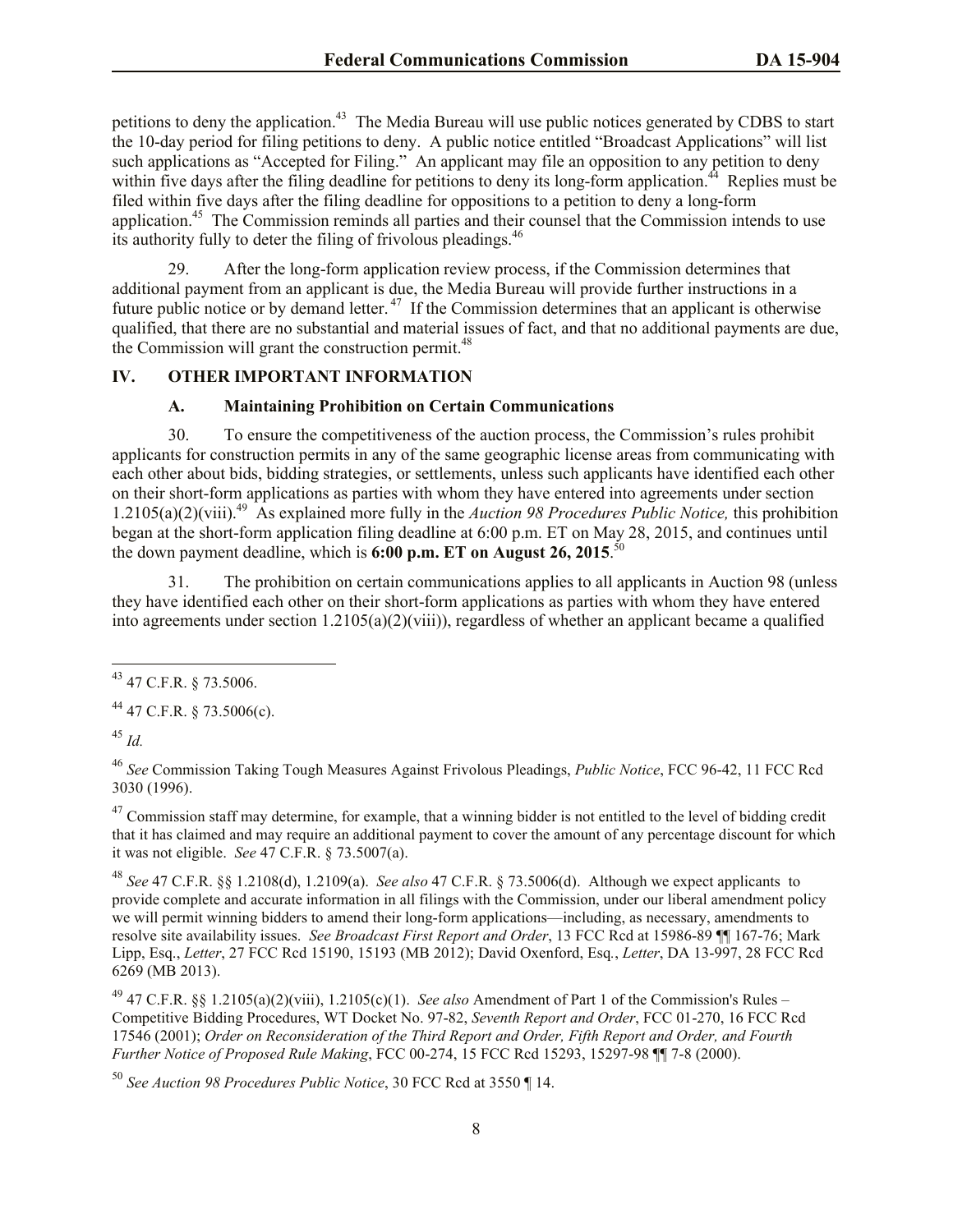bidder or actually participated in the bidding.<sup>51</sup> This prohibition continues for all applicants until the down payment deadline regardless of whether an applicant is a winning bidder or needs to make an additional payment by the down payment deadline.<sup>52</sup> Each applicant in this auction certified its compliance with section 1.2105(c) when it filed its short-form application.<sup>53</sup>

# **B. Return of SecurID® Tokens**

32. The SecurID® tokens distributed to qualified bidders are tailored to this auction and will not work for future auctions. The Commission will send each bidder, along with a copy of this Public Notice, a pre-addressed, stamped envelope to return its SecurID® tokens. Each bidder should return its SecurID® tokens to the Commission for recycling by **August 26, 2015**.

#### **C. Contact Information**

33. For further information, contact:

**News Media Wireless Telecommunications Bureau**  Cecilia Sulhoff at (202) 418-0587

> **Media Bureau** Janice Wise at (202) 418-8165

## **Media Bureau, Audio Division**

Lisa Scanlan (Attorney) or Tom Nessinger (Attorney), at (202) 418-2700

## **FCC Revenue & Receivables Operations Group/Auctions**

Gail Glasser at (202) 418-0578, or Theresa Meeks at (202) 418-2945, or (202) 418-2843 (fax)

## **FCC Auctions Hotline at (888) 225-5322, option two; or (717) 338-2868**

#### **Auctions and Spectrum Access Division**

Sue Sterner, Project Manager, or Jeff Crooks, Auction Analyst, at (202) 418-0660

Lynne Milne, Attorney, or Howard Davenport, Attorney at (202) 418-0660

#### **Licensing Information**

Service Rules, Policies, Regulations Licensing Issues, Engineering Issues Due Diligence, Incumbency Issues, FCC Form 301 questions

## **Auction Payment Information**

Wire Transfers Refunds

#### **Auction 98 Information**

General Auction Information, Process and Procedures

Auction Rules, Policies, and Regulations

<sup>51</sup> *See id.* 30 FCC Rcd at 3548-54 ¶¶ 8-28.

<sup>52</sup> *Id*., 30 FCC Rcd at 3550 ¶ 14.

<sup>53</sup> *See* 47 C.F.R. § 1.2105(a)(2)(ix).